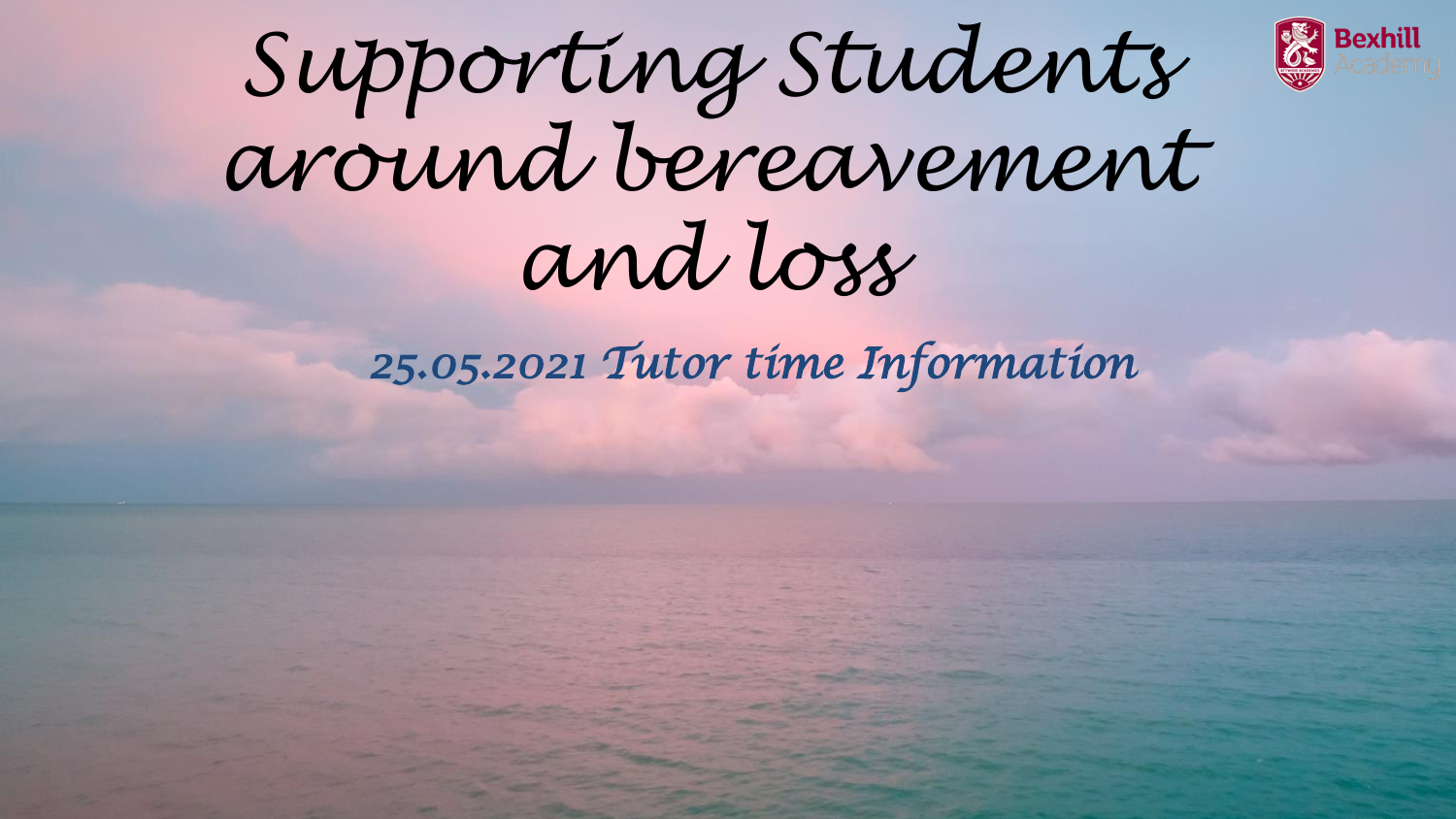

There is no right way to deal with the loss of a loved one. Grieving will be different for everyone. There are 5 stages of grief – denial, anger, bargaining, depression & acceptance.

*Grief is like a rollercoaster and there are ups and downs but it is important that we find ways to cope with it in our own way.*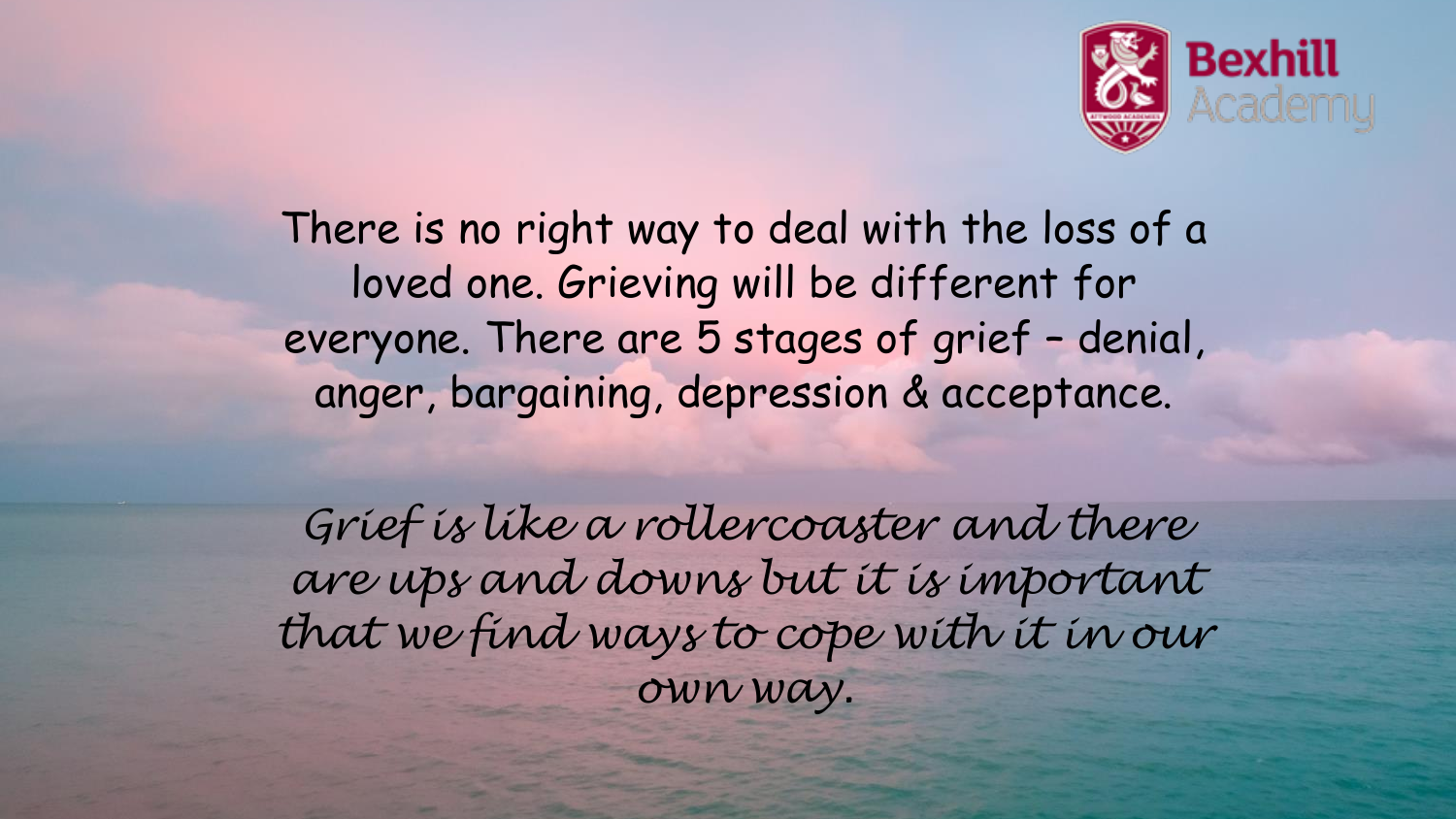## A few strategies you could use are:



- Writing a memory postcard
- Talking to someone: seek out caring people who understands your feelings and loss
- Doing things which make you happy
- Take care of yourself both physically and mentally
- Eating properly
- Trying to maintain your normal lifestyle as much as you
- Acknowledge your feelings even the ones you don't like
- Get support if you need it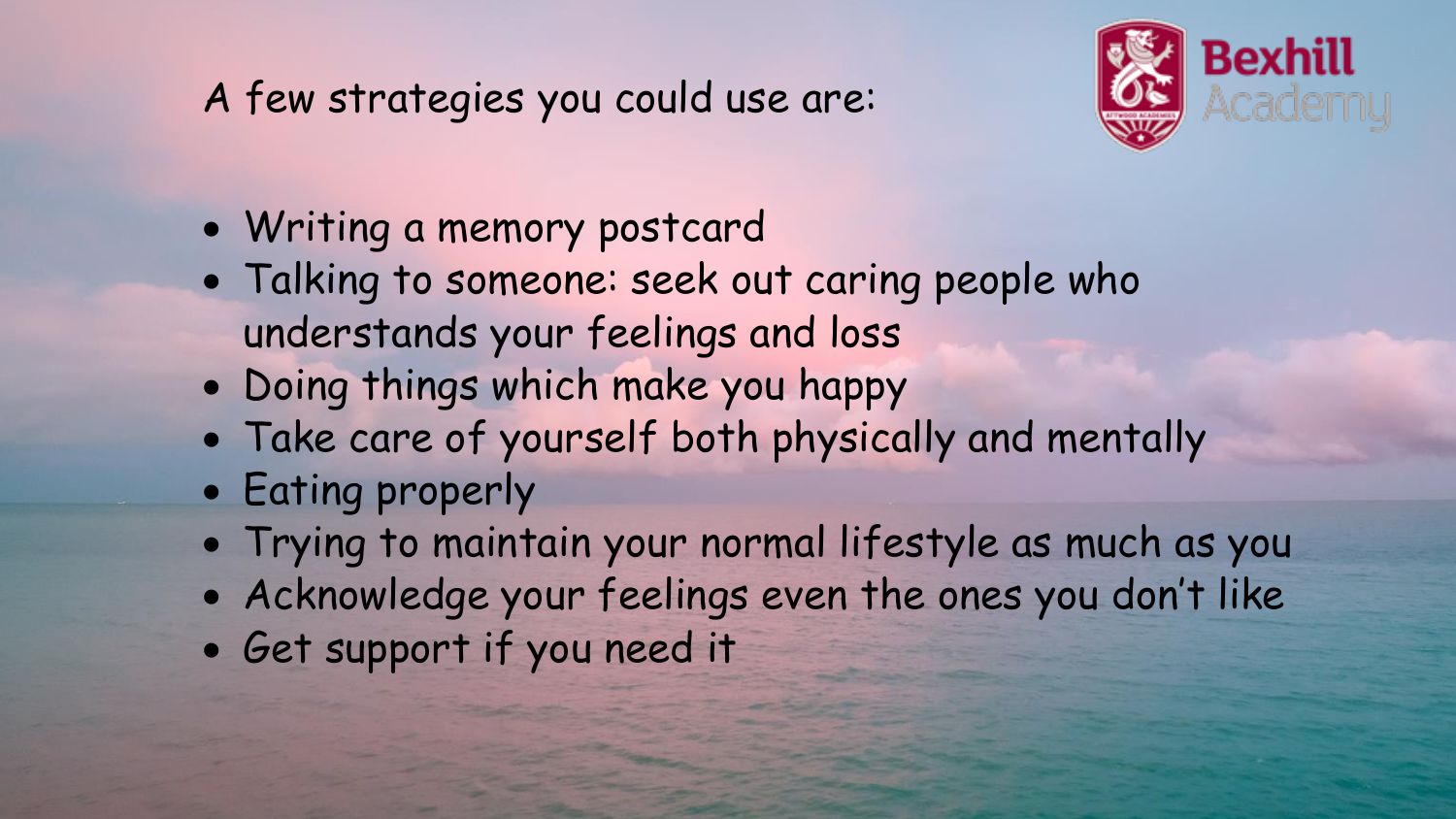## Who can I talk to at School?



- Tutor
- Head of Year
- Pastoral Manager
- Email our mental health support team at opendoor@bexhillacademy.org
- Designated Safeguarding Leads Mrs Hillman, Mrs Holter & Mrs Gordon
- Mental Health First Aider Mrs Ransom
- Any member of staff that you are comfortable talking to
- We will be making additional support available for our school community at this sad time